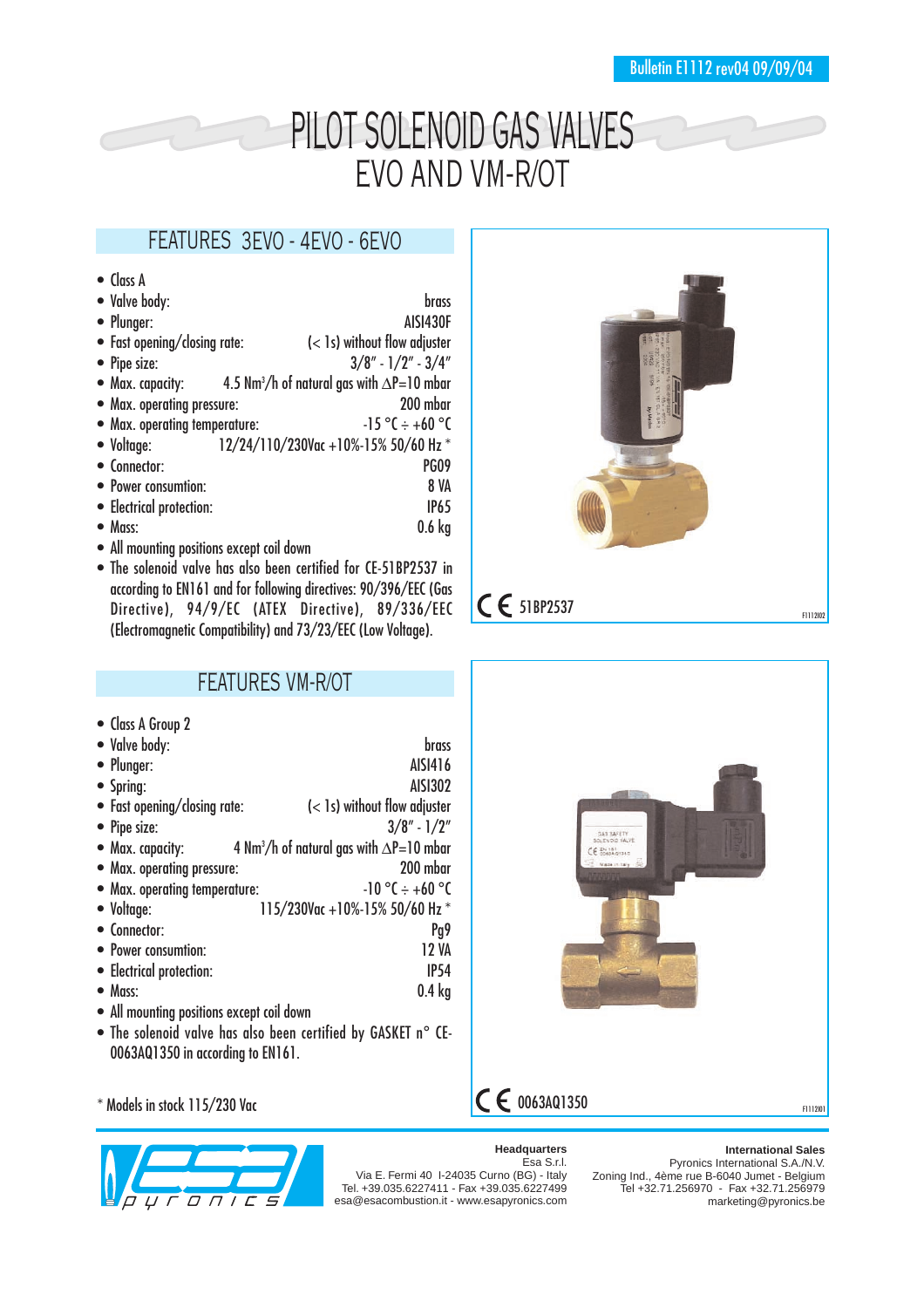### INSTALLATION AND OPERATING INSTRUCTIONS (FOR ALL SOLENOID VALVES)

### PLEASE READ THE FOLLOWING OPERATING INSTRUCTIONS BEFORE USE! THIS EQUIPMENT MUST BE INSTALLED ACCOR-**DING TO THE PRESCRIPTION IN FORCE!**

- 1) Make sure that all operating data indicated on the safety shut-off valve label correspond to those of the system;
- 2) Remove the protection plugs from the safety shut-off valve;
- 3) Before installing the safety shut-off valve, make sure that the pipeline is free from impurities and perfectly aligned with the valve body. The pipeline must be vibration free;
- 4) The sealing material must be applied to the external thread of the pipeline only an not to the internal thread of the safety shut-off valve;
- 5) The flow direction indicated by the arrow on the valve body must be respected;
- 6) The safety shut-off valve can be installed either horizontally or vertically, provided that the coil is not turned downwards;
- 7) For installing the safety shut-off valve on the pipeline, **do not use the magnet as a lever**, but use the proper wrench;
- 8) The equipment is maintenance-free.

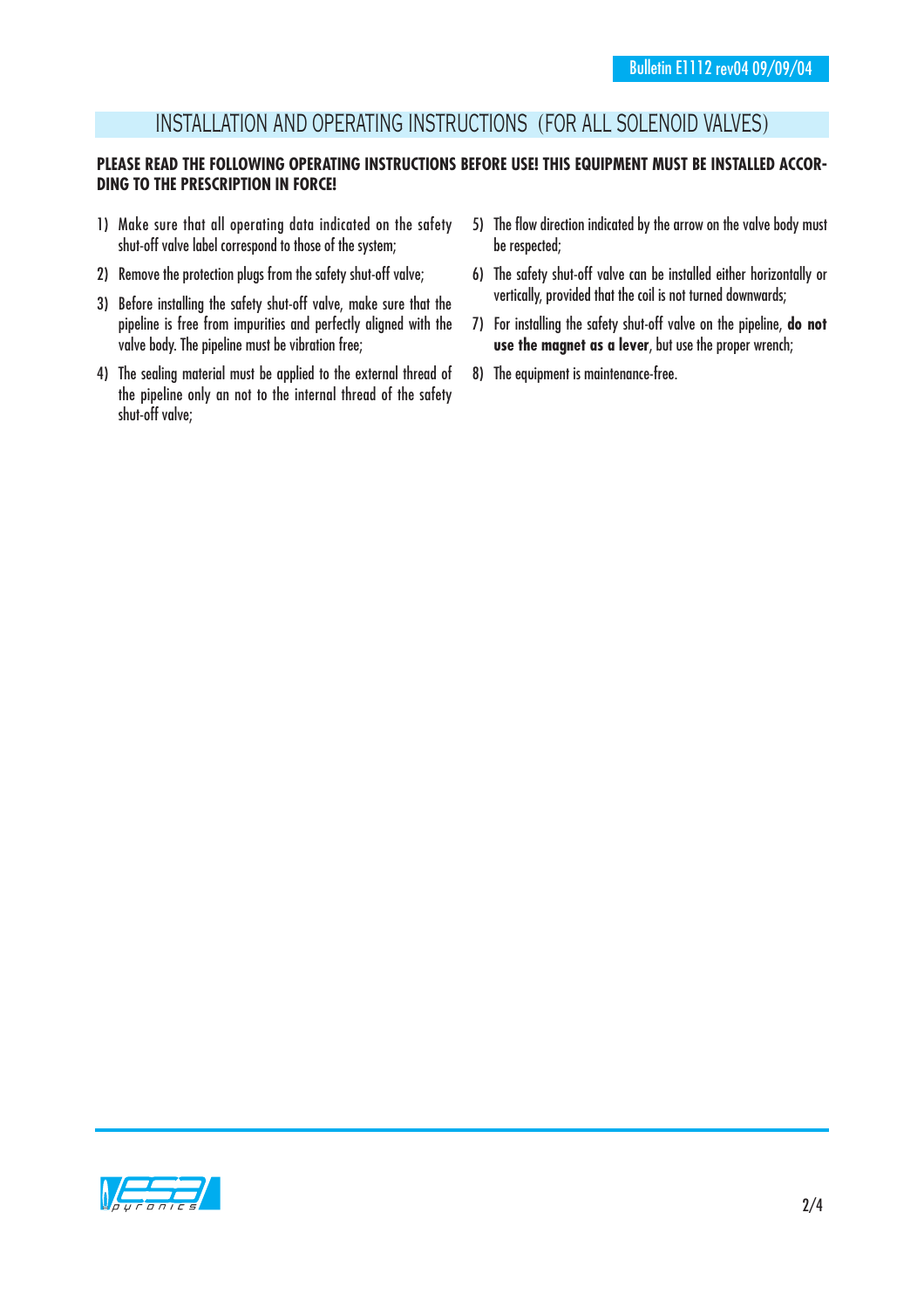## DIMENSIONS (EVO)